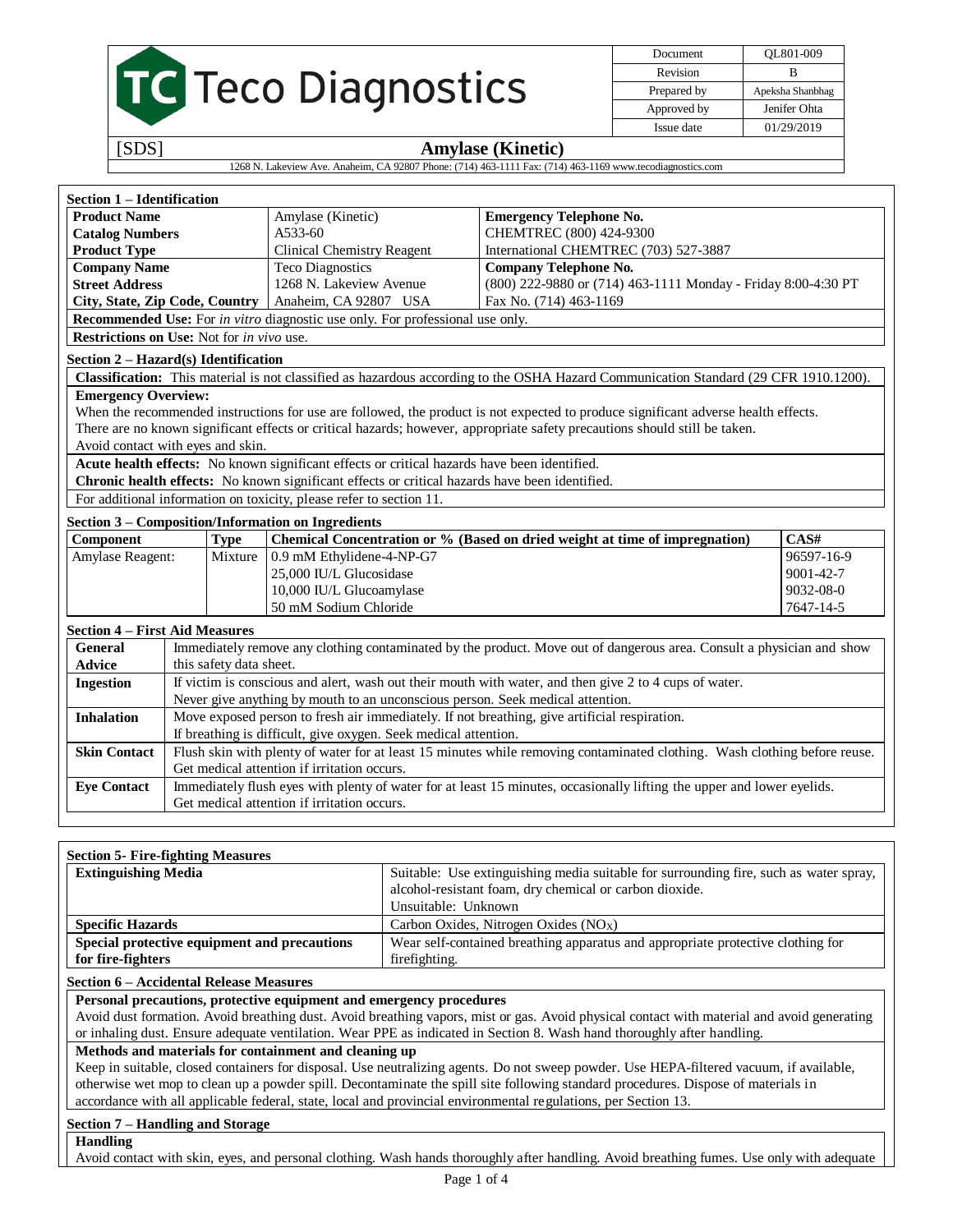## TC Teco Diagnostics

Document QL801-009 Revision B Prepared by Apeksha Shanbhag Approved by Jenifer Ohta Issue date 01/29/2019

## [SDS] **Amylase (Kinetic)**

1268 N. Lakeview Ave. Anaheim, CA 92807 Phone: (714) 463-1111 Fax: (714) 463-1169 www.tecodiagnostics.com

ventilation. Wear suitable protective clothing, gloves, and eye/face protection. Keep away from sources of ignition. Minimize dust generation and accumulation. Keep container tightly closed. Open and handle container with care. Do not eat, drink, or smoke while handling.

**Storage**

Store at 2 - 8ºC in the original container and protect from sunlight. Keep container closed when not in use.

### **Section 8 – Exposure Controls / Personal Protection**

**Components with workplace control parameters** The product contains no components with occupational exposure limit values. **No special ventilation requirements.** Good general ventilation is sufficient.

| <b>Engineering Controls</b>          | INO special ventifiation requirements. Good general ventifiation is sufficient.     |  |  |  |
|--------------------------------------|-------------------------------------------------------------------------------------|--|--|--|
| <b>Personal Protective Equipment</b> |                                                                                     |  |  |  |
| <b>Respiratory Protection</b>        | Respiratory protective equipment is not required where adequately ventilated.       |  |  |  |
| <b>Hand Protection</b>               | Wear chemical-resistant, impervious gloves                                          |  |  |  |
| <b>Eve Protection</b>                | Safety glasses with side shields recommended.                                       |  |  |  |
| <b>Protective Clothing</b>           | Wear a lab coat.                                                                    |  |  |  |
| Other protective equipment           | Ensure the eyewash station and/or safety shower/wash is located near the work area. |  |  |  |

### **General Hygiene Measures**

**Eye contact**

Handle in accordance with good industrial hygiene practice. After handling the product, remove gloves using proper glove removal technique (without touching outer surface of glove), and dispose gloves according to applicable laws and good laboratory practices. Wash hands thoroughly. Also wash hands before eating, smoking, using the lavatory, and at end of the work period.

### **Section 9 – Physical and Chemical Properties**

| Appearance                                          | White to off-white powder |
|-----------------------------------------------------|---------------------------|
| Odor                                                | N/A                       |
| <b>Odor threshold</b>                               | N/A                       |
| pH                                                  | N/A                       |
| Melting point / freezing point                      | N/A                       |
| Initial boiling point and boiling range             | N/A                       |
| <b>Flash point</b>                                  | N/A                       |
| <b>Evaporation rate</b>                             | N/A                       |
| <b>Flammability</b>                                 | Not flammable             |
| <b>Upper/lower flammability or explosion limits</b> | N/A                       |
| Vapor pressure                                      | N/A                       |
| Vapor density                                       | N/A                       |
| <b>Relative density</b>                             | N/A                       |
| <b>Solubility</b>                                   | Soluble in water          |
| Partition coefficient: n-octanol/water              | N/A                       |
| <b>Auto-ignition Temperature</b>                    | N/A                       |
| <b>Decomposition Temperature</b>                    | N/A                       |
| <b>Viscosity</b>                                    | N/A                       |

| Section 10 – Stability and Reactivity        |                                                                                              |
|----------------------------------------------|----------------------------------------------------------------------------------------------|
| Reactivity                                   | Reacts with test specimen.                                                                   |
| <b>Chemical stability</b>                    | Stable under recommended storage conditions as indicated in section 7.                       |
| <b>Possibility of hazardous reactions</b>    | No information available                                                                     |
| <b>Conditions to avoid</b>                   | Avoid moisture. Incompatible products. Excess heat. Keep away from open flames, hot surfaces |
|                                              | and sources of ignition.                                                                     |
| <b>Incompatible materials</b>                | Strong oxidizing agents.                                                                     |
| <b>Hazardous decomposition products</b>      | Hydrogen chloride gas, Sodium oxides, Carbon oxides, Nitrogen oxides $(NOx)$                 |
| <b>Section 11- Toxicological Information</b> |                                                                                              |
| <b>Route of Entry/Exposure</b>               | Skin contact, eye contact                                                                    |
| <b>Effects of acute exposure</b>             |                                                                                              |
| Skin contact                                 | May cause irritation.                                                                        |

May cause irritation.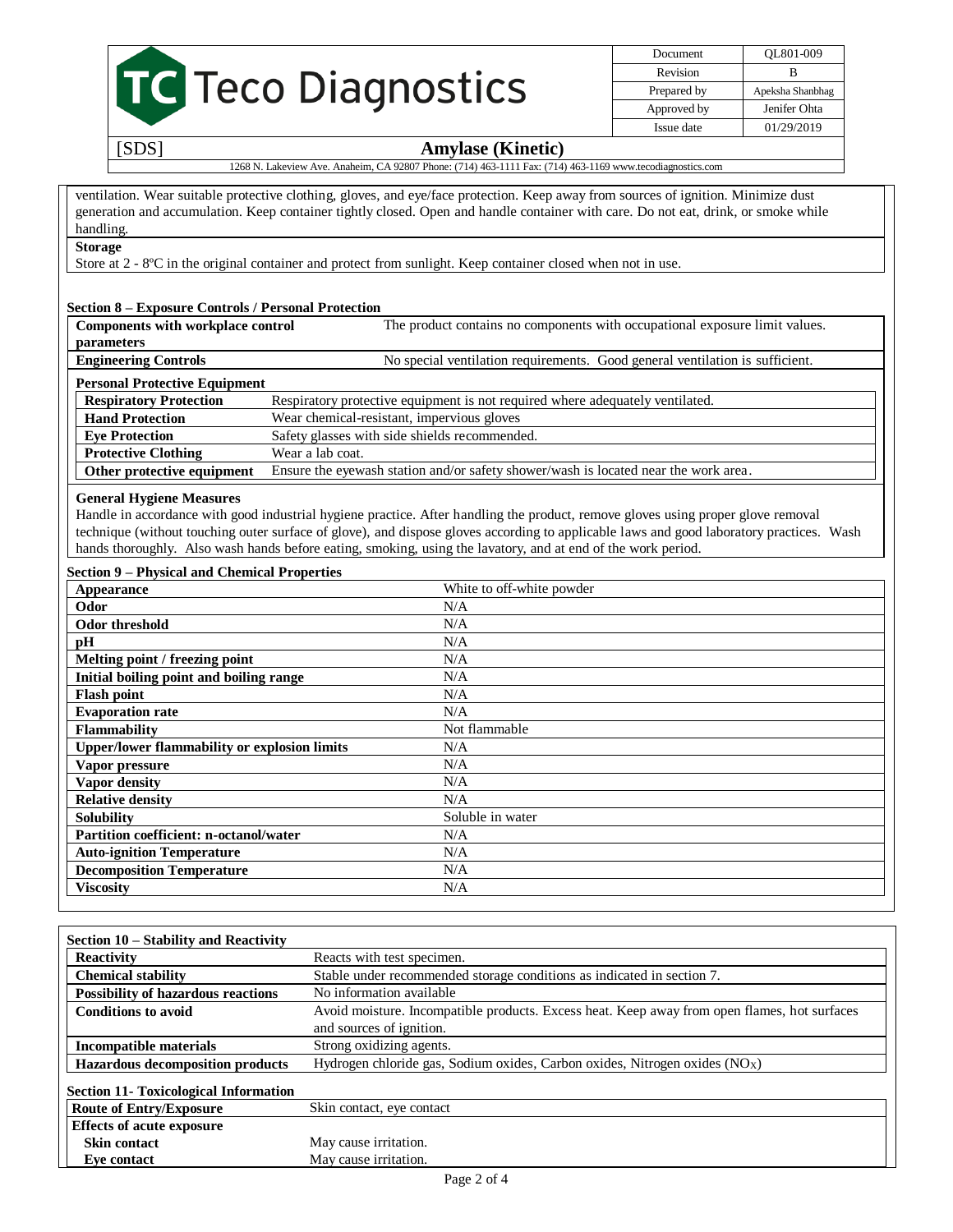# TC Teco Diagnostics

Document QL801-009 Revision B Prepared by Apeksha Shanbhag Approved by Jenifer Ohta Issue date 01/29/2019

|                                                                                                                          | [SDS]                                                                                                                                 |                 |                                                                       | <b>Amylase</b> (Kinetic)                                                                                  |                                   |                             |
|--------------------------------------------------------------------------------------------------------------------------|---------------------------------------------------------------------------------------------------------------------------------------|-----------------|-----------------------------------------------------------------------|-----------------------------------------------------------------------------------------------------------|-----------------------------------|-----------------------------|
|                                                                                                                          |                                                                                                                                       |                 |                                                                       | 1268 N. Lakeview Ave. Anaheim, CA 92807 Phone: (714) 463-1111 Fax: (714) 463-1169 www.tecodiagnostics.com |                                   |                             |
|                                                                                                                          | <b>Ingestion</b><br>May be harmful if ingested.                                                                                       |                 |                                                                       |                                                                                                           |                                   |                             |
| <b>Inhalation</b>                                                                                                        |                                                                                                                                       |                 | May cause irritation to mucous membranes and upper respiratory tract. |                                                                                                           |                                   |                             |
|                                                                                                                          | <b>Effects of chronic exposure</b>                                                                                                    |                 | No information available                                              |                                                                                                           |                                   |                             |
|                                                                                                                          |                                                                                                                                       |                 |                                                                       |                                                                                                           |                                   |                             |
| <b>Toxicity:</b>                                                                                                         |                                                                                                                                       |                 |                                                                       |                                                                                                           |                                   |                             |
| Component                                                                                                                |                                                                                                                                       | <b>Chemical</b> |                                                                       | <b>Acute Toxicity</b>                                                                                     | <b>Chronic</b><br><b>Toxicity</b> | <b>Other Information</b>    |
|                                                                                                                          | <b>Amylase Reagent:</b>                                                                                                               | Sodium Chloride |                                                                       | LD50 Oral – Rat: $3,550$ mg/kg<br>LD50 Inhalation – Rat: $1h > 42g/m^3$<br>LD50 Dermal - Rabbit 10 $g/kg$ | No information<br>available       | No information<br>available |
|                                                                                                                          | Carcinogenicity                                                                                                                       |                 |                                                                       |                                                                                                           |                                   |                             |
| <b>IARC</b>                                                                                                              | No component present at levels greater than or equal to 0.1% is identified as a carcinogen or potential carcinogen by IARC.           |                 |                                                                       |                                                                                                           |                                   |                             |
|                                                                                                                          | No component present at levels greater than or equal to 0.1% is identified as a carcinogen or potential carcinogen by ACGIH.<br>ACGIH |                 |                                                                       |                                                                                                           |                                   |                             |
| <b>NTP</b>                                                                                                               | No component present at levels greater than or equal to 0.1% is identified as a carcinogen or potential carcinogen by NTP.            |                 |                                                                       |                                                                                                           |                                   |                             |
| <b>OSHA</b>                                                                                                              | No component present at levels greater than or equal to 0.1% is identified as a carcinogen or potential carcinogen by OSHA.           |                 |                                                                       |                                                                                                           |                                   |                             |
| To the best of our knowledge, the chemical, physical and toxicological properties have not been thoroughly investigated. |                                                                                                                                       |                 |                                                                       |                                                                                                           |                                   |                             |

### **Section 12 – Ecological Information** Toxicity Sodium Chloride: LC50 - Lepomis macrochirus (Bluegill) - 5,840 mg/l - 96 h, NOEC - Daphnia (water flea) - 1,500 mg/l - 7 d, LC50 - Daphnia magna (Water flea) - 1,661 mg/l - 48 h Persistence and degradability No data available Bioaccumulative potential No data available Mobility in soil No data available Water Hazards No data available Other adverse effects No data available

### **Section 13 – Disposal Considerations**

### **Waste residues and methods of disposal**

This product has to be disposed in accordance with applicable regional, national and local laws and regulations. Surplus and non-recyclable components should be taken to a licensed waste disposal contractor for disposal.

### **Contaminated Packaging**

Waste packaging should be recycled; however, since empty containers may retain some product residues, they should be taken to an approved waste handling site or given to a licensed waste disposal contractor for recycling or disposal, if recycling is not possible.

### **Section 14 – Transport Information**

| <b>UN Number</b>                                                                      | None. Not regulated.                                       |  |  |
|---------------------------------------------------------------------------------------|------------------------------------------------------------|--|--|
| <b>UN Proper shipping name</b>                                                        | None. Not regulated.                                       |  |  |
| <b>Transport hazard class</b>                                                         | Not classified as hazardous. Not regulated.                |  |  |
| Packing group                                                                         | Not applicable                                             |  |  |
| <b>Environmental hazard</b>                                                           | No information available                                   |  |  |
| Not applicable<br>Transport in bulk according to Annex II of MARPOL 73/78 and the IBC |                                                            |  |  |
| Code                                                                                  |                                                            |  |  |
| <b>DOT</b> (USA)                                                                      | Not dangerous goods. Non-hazardous for transport.          |  |  |
| <b>IMDG</b>                                                                           | Not dangerous goods. Non-hazardous for maritime transport. |  |  |
| <b>IATA</b>                                                                           | Not dangerous goods. Non-hazardous for air transport.      |  |  |
| <b>Special precautions</b>                                                            | None                                                       |  |  |

### **Section 15 – Regulatory Information**

### **United States**

**HCS Classification** Not regulated

**U.S Federal Regulations**

**TSCA 8(a) CDR Exempt/Partial exemption:** Not determined

**United States inventory TSCA 8(b):** Not determined

**SARA 302:** No chemicals in this material are subject to the reporting requirements of SARA Title III, Section 302.

**SARA 313 Components:** This material does not contain any chemical components with known CAS numbers that exceed the threshold (De Minimis) reporting levels established by SARA Title III, Section 313.